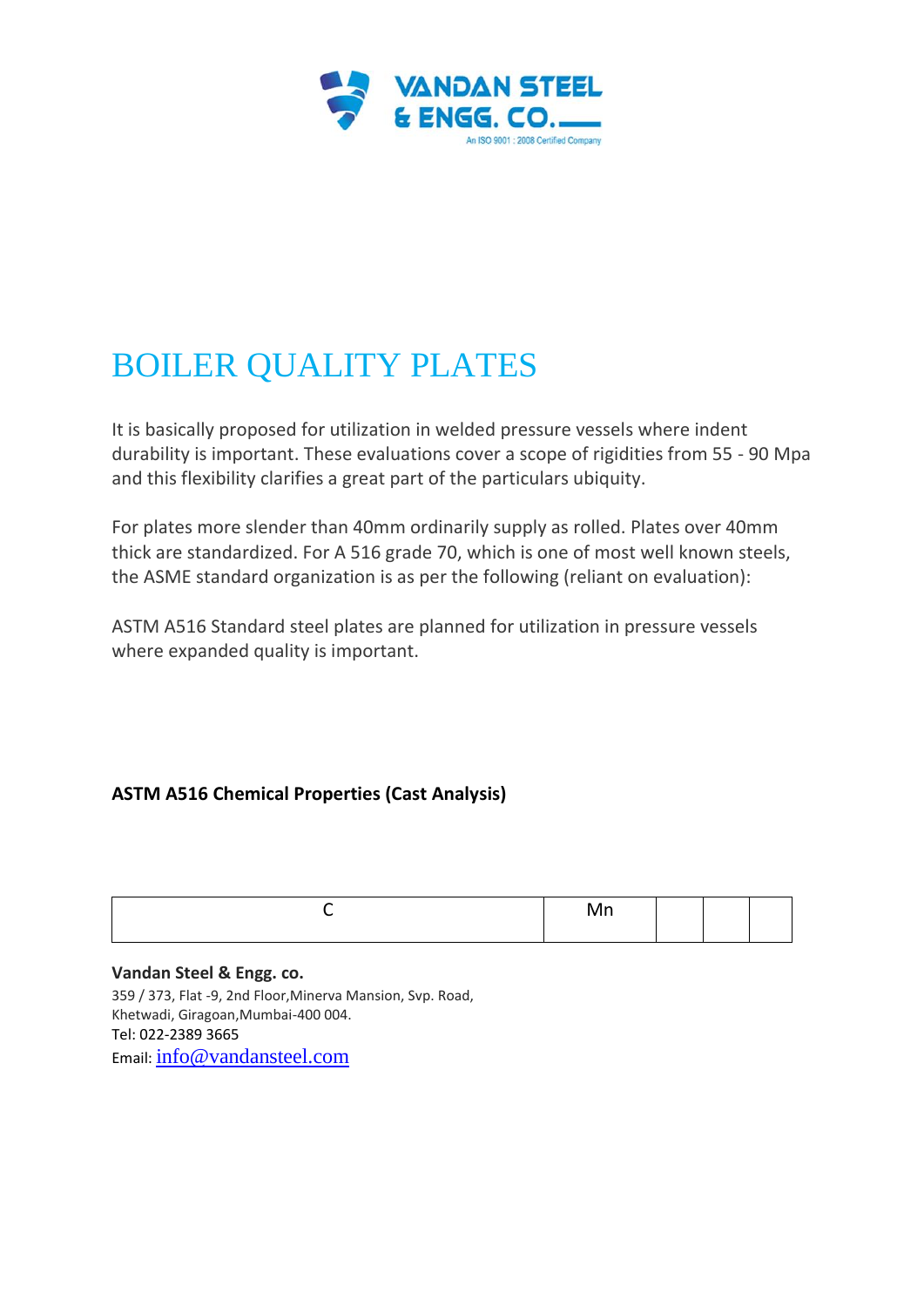

| A516<br>Grade<br>55 | mm<br>0.18 | < t<br>$=50$ mm<br>0.2 | $t < 12.5$ 12.5mm 50mm < t 100mm < t t <<br>$\leq 100$ mm<br>0.22 | $t \leq$<br>200mm<br>0.24 | 200<br>mm<br>0.26 | t<<br>12.5<br>mm<br>$ 06-09 $ | t $12s.5$<br>mm<br>$0.55 - 0.0350.0350.15$<br>0.98 | P<br>max | S<br>max | Si<br>max<br>0.4 |
|---------------------|------------|------------------------|-------------------------------------------------------------------|---------------------------|-------------------|-------------------------------|----------------------------------------------------|----------|----------|------------------|
| A516<br>Grade<br>60 | 0.21       | 0.23                   | 0.25                                                              | 0.27                      | 0.27              | $ 06-09 $                     | $0.85 - 0.0350.0350.15$<br>1.2                     |          |          | 0.4              |
| A516<br>Grade<br>65 | 0.24       | 0.26                   | 0.28                                                              | 0.29                      | 0.29              | $0.85 -$<br>1.2               | $0.85 - 0.0350.0350.15$<br>1.2                     |          |          | 0.4              |
| A516<br>Grade<br>70 | 0.27       | 0.28                   | 0.3                                                               | 0.31                      | 0.31              | $0.85 -$<br>1.2               | $0.85 - 0.0350.0350.15 -$<br>1.2                   |          |          | 0.4              |

#### **Vandan Steel & Engg. co.**

359 / 373, Flat -9, 2nd Floor,Minerva Mansion, Svp. Road, Khetwadi, Giragoan,Mumbai-400 004. Tel: 022-2389 3665 Email: [info@vandansteel.com](mailto:info@vandansteel.com)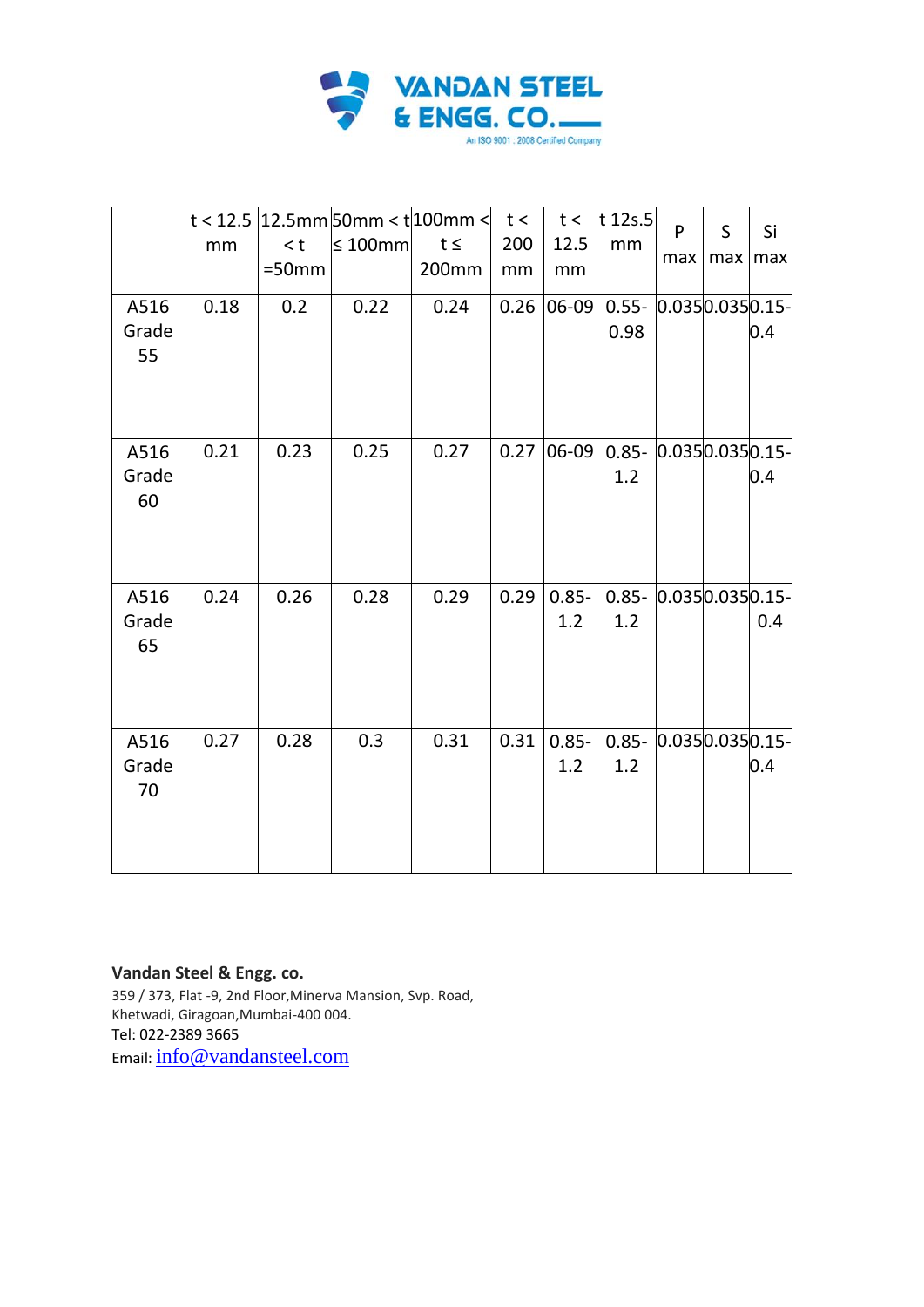

## **ASTM A516 Mechanical Properties**

|                  | Tensile<br>Strength<br>(ksi) | Tensile<br>Strength<br>(MPa) | Yield<br>Strength<br>(ksi) | Yield<br>Strength<br>(MPa) | Elongation<br>in<br>200mm(%) | Elongation<br>in<br>50mm(%) |
|------------------|------------------------------|------------------------------|----------------------------|----------------------------|------------------------------|-----------------------------|
| A516 Grade<br>55 | $55 - 75$                    | 380-515                      | 30                         | 205                        | 23                           | 27                          |
| A516 Grade<br>60 | 60-80                        | 415-550                      | 32                         | 220                        | 21                           | 25                          |
| A516 Grade<br>65 | 65-85                        | 450-585                      | 35                         | 240                        | 19                           | 23                          |
| A516 Grade<br>70 | 70-90                        | 485-620                      | 38                         | 260                        | 17                           | 21                          |

ASTM A516 Mechanical Properties When the thickness is less than 5/16 in(8mm), See Specification A20/A20M for elongation adjustment.

**Vandan Steel & Engg. co.** 359 / 373, Flat -9, 2nd Floor,Minerva Mansion, Svp. Road, Khetwadi, Giragoan,Mumbai-400 004. Tel: 022-2389 3665 Email: [info@vandansteel.com](mailto:info@vandansteel.com)